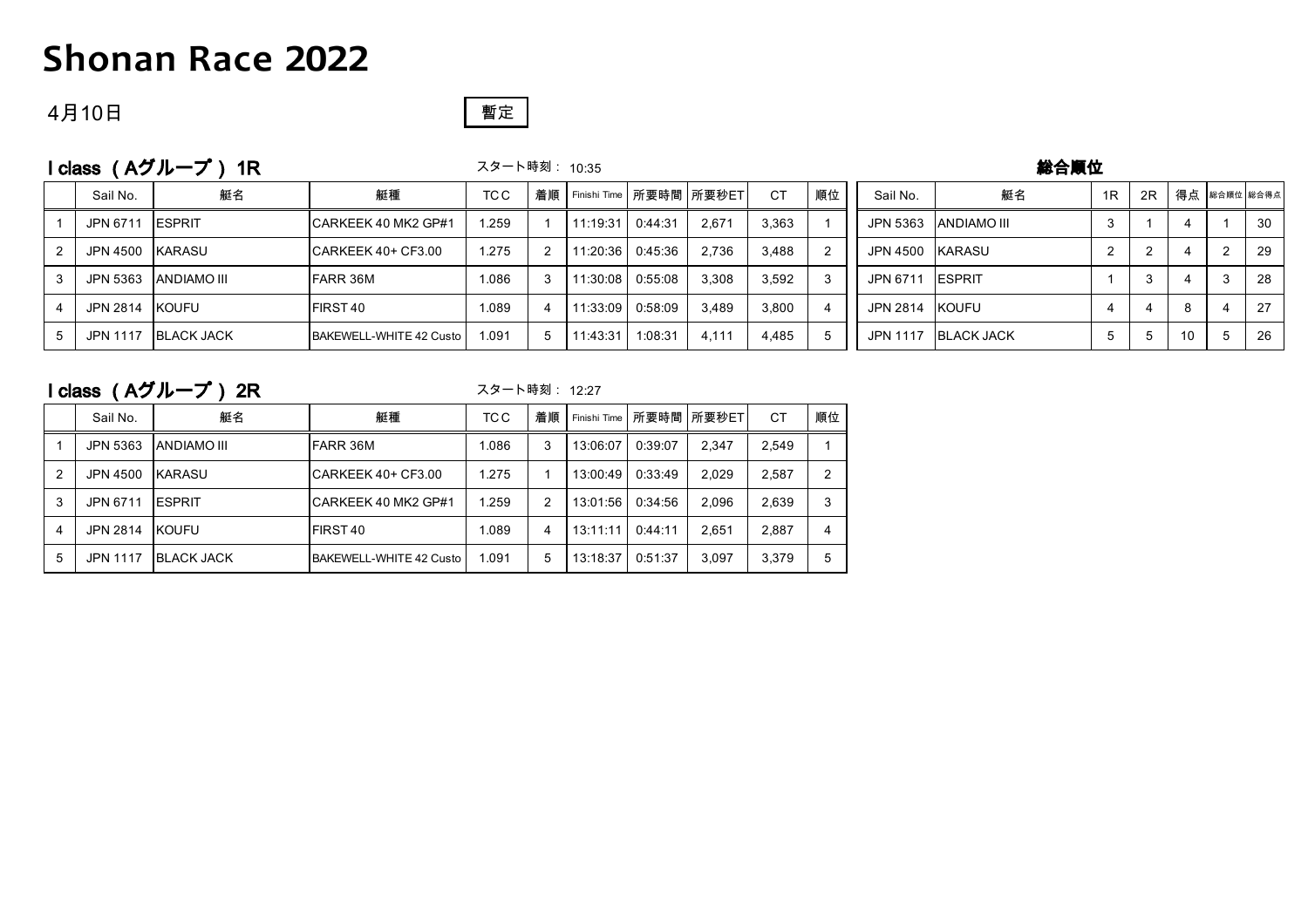# **Shonan Race 2022**

## 4月10日



## I class (Bグループ) 1R

#### スタート時刻: 10:35

#### 総合順位

|   | Sail No.         | 艇名                  | 艇種            | TC C  | 着順 |          |         | Finishi Time 所要時間 所要秒ET | <b>CT</b> | 順位             | Sail No.       | 艇名                 | 1R                    | 2R |    | 得点 総合順位 総合得点   |     |
|---|------------------|---------------------|---------------|-------|----|----------|---------|-------------------------|-----------|----------------|----------------|--------------------|-----------------------|----|----|----------------|-----|
|   |                  | JPN 6275 GRAND BLUE | X35 MOD       | 1.055 |    | 11:29:52 | 0:54:52 | 3,292                   | 3.473     |                | JPN 2007       | <b>ZEPHYR</b>      | 3                     |    |    |                | 30  |
|   | JPN 4777         | <b>IPROPAGANDA</b>  | A 35          | 1.048 |    | 11:31:06 | 0:56:06 | 3,366                   | 3,528     | 2              | JPN 6971       | <b>LADY KANON</b>  | $\boldsymbol{\Delta}$ |    |    | $\overline{2}$ | 29  |
|   | JPN 2007         | <b>ZEPHYR</b>       | X 35          | 1.048 |    | 11:31:48 | 0:56:48 | 3,408                   | 3.572     | 3              | JPN 4777       | <b>IPROPAGANDA</b> | 2                     |    |    | 3              | -28 |
|   | JPN 6971         | LADY KANON          | J33           | 1.016 |    | 11:34:02 | 0:59:02 | 3,542                   | 3,599     | $\overline{4}$ | JPN 6664 VOGUE |                    | 5                     |    |    |                | 27  |
|   | JPN 6664 VOGUE   |                     | <b>JND 36</b> | 1.054 |    | 11:32:28 | 0:57:28 | 3,448                   | 3,634     | 5              | JPN 6275       | <b>IGRAND BLUE</b> |                       |    |    | 5              | 26  |
| 6 | JPN 3465 TIBURON |                     | SALONA 37     | 1.048 | -6 | 11:34:20 | 0:59:20 | 3,560                   | 3,731     | 6              | JPN 3465       | <b>ITIBURON</b>    | 6                     |    | 11 | 6              | 25  |
|   | JPN 3373         | <b>APHRODITE</b>    | X 332         | 1.000 |    | 11:38:07 | 1:03:07 | 3,787                   | 3,787     |                | JPN 3373       | <b>APHRODITE</b>   |                       |    | 13 |                | 24  |
| 8 | JPN 6184 LAHAINA |                     | YAMAHA 33S    | 参考    |    | 11:37:38 |         |                         |           |                |                |                    |                       |    |    |                |     |

## I class (Bグループ) 2R

スタート時刻: 12:27

|                | Sail No.        | 艇名                | 艇種            | <b>TCC</b> | 着順 | Finishi Time | 所要時間    | 所要秒ET | <b>CT</b> | 順位 |
|----------------|-----------------|-------------------|---------------|------------|----|--------------|---------|-------|-----------|----|
|                | <b>JPN 2007</b> | <b>ZEPHYR</b>     | X 35          | 1.048      | 1  | 13:08:05     | 0:41:05 | 2,465 | 2,583     |    |
| 2              | JPN 6971        | LADY KANON        | J33           | 1.016      | 4  | 13:10:52     | 0:43:52 | 2,632 | 2.674     | 2  |
| 3              | JPN 6664        | <b>VOGUE</b>      | <b>JND 36</b> | 1.054      | 2  | 13:09:35     | 0:42:35 | 2,555 | 2.693     | 3  |
| 4              | <b>JPN 4777</b> | IPROPAGANDA       | A 35          | 1.048      | 3  | 13:09:57     | 0:42:57 | 2,577 | 2.701     | 4  |
| 5              | JPN 3465        | <b>TIBURON</b>    | ISALONA 37    | 1.048      | 5  | 13:12:01     | 0:45:01 | 2.701 | 2.831     | 5  |
| 6              | <b>JPN 3373</b> | <b>IAPHRODITE</b> | X 332         | 1.000      | 6  | 13:18:02     | 0:51:02 | 3,062 | 3.062     | 6  |
| $\overline{7}$ | JPN 6275        | IGRAND BLUE       | X35 MOD       | 1.055      |    | <b>RET</b>   |         |       |           | 8  |
| 8              | JPN 6184        | <b>LAHAINA</b>    | YAMAHA 33S    | 参考         |    | 13:15:56     |         |       |           |    |